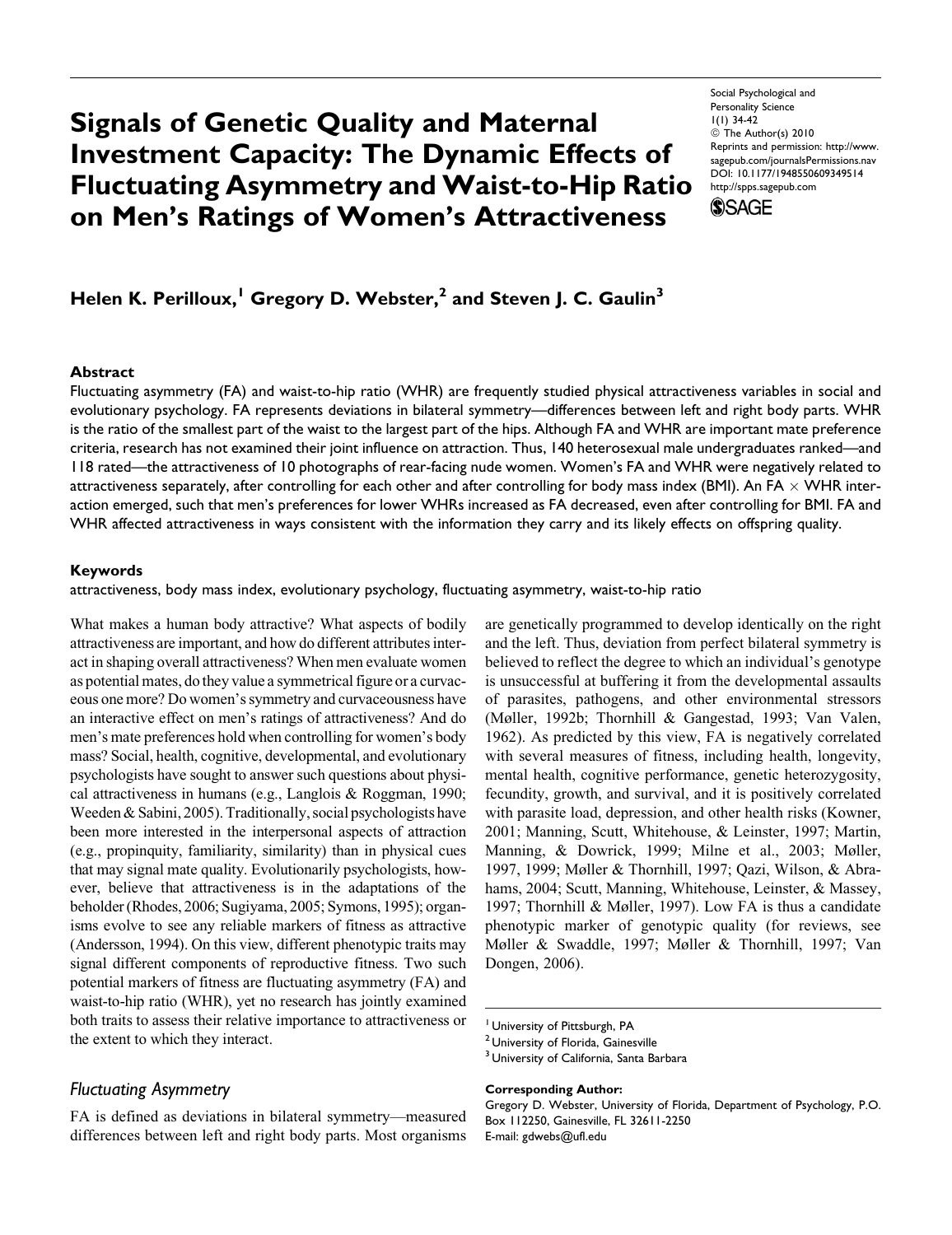If low FA serves as a cue to a well-buffered, fit genotype, then good-genes sexual selection theory predicts that it should be attractive in mate-choice contexts. Both animal (Møller, 1992a; Swaddle & Cuthill, 1994) and human (Thornhill & Gangestad, 1994; Tovée, Tasker, & Benson, 2000) studies support this prediction, and the effect is seen with both facial and bodily stimuli (Brown et al., 2008; Gangestad, Thornhill, & Yeo, 1994; Grammar & Thornhill, 1994; Perrett et al., 1999; Scheib, Gangestad, & Thornhill, 1999; Singh, 1995). Moreover, evidence suggests that the benefit of low FA is not merely aesthetic: Males (at least) can translate it into reproductive opportunities. For example, low-FA men experience more extrapair copulations and more lifetime sex partners than their less symmetrical counterparts (Gangestad & Thornhill, 1997; Thornhill & Gangestad, 1994).

#### Waist-to-Hip Ratio

WHR is a measured ratio of the smallest part of the waist to the largest part of the hips. In women, lower WHRs are seen as more attractive (Braun & Bryan, 2006; Singh, 1993), and this preference tends to generalize across economic conditions (Webster, 2008) and across many cultures (Furnham, Moutafi, & Baguma, 2002). Values for WHR range from 0.65 to 0.80 for most Western women, and some studies suggest that a value somewhat less than 0.7 is optimally attractive (Sugiyama, 2005). Singh (1993) proposed that WHR is the best indicator of a woman's current reproductive capability, and as such men have an evolved mechanism for detecting this indicator and using it in judgments of women's attractiveness. WHR has been correlated with long-term health (Bjorntorp, 1988; Folsom et al., 1993), with fertility through its correlation with hormone regimes (Kaye, Folsom, Prineas, Potter, & Gapstur, 1990; Zaadstra et al., 1993), and, because it reflects the storage of neurodevelopmentally important fatty acids, with cognitive ability in both mothers and their offspring (Lassek & Gaulin, 2008). In line with these fitness effects, men rate women's figures with low WHRs as the most feminine, healthy, attractive, and desirable for both casual and long-term relationships (Furnham, McClelland, & Omer, 2003; Furnham, Tan, & McManus, 1997; Henss, 1991; Singh, 1993; Singh & Luis, 1994; Singh & Randall, 2007; Singh & Young, 1995; Streeter & McBurney, 2003; for an opposing view, see Yu & Shepard, 1998).

# Body Mass Index

Body mass index (BMI) is a standard medical measure of a person's weight in proportion to the square of his or her height. BMI has also been advanced as an important dimension of female bodily attractiveness (e.g., Tovée & Cornelissen, 2001; Tovée, Maisey, Emery, & Cornelissen, 1999). Whether BMI or WHR is a more important dimension of attractiveness is an ongoing debate. Our choice of FA and WHR as competing dimensions of female attractiveness was motivated by our specific research objectives: We wanted to contrast a measure

of maternal investment capacity to a measure of genetic quality. We thought it important to have traits representing the two major benefit types—genes and investment—that can be obtained from mates. A considerable literature supports our assumption that WHR indexes maternal investment capacity (e.g., Lassek & Gaulin, 2008) and that symmetry indexes genetic quality (e.g., Gangestad et al., 1994). Similar evidence regarding the genetic or investment signaling content of BMI is presently lacking. Nevertheless, to address the BMI–WHR debate, we control for BMI and the BMI  $\times$  WHR interaction in our analyses of WHR and FA.

#### The Present Research

Surprisingly, no studies have simultaneously examined the effects of FA and WHR on attractiveness, despite their natural co-occurrence. In addition, although much is known about the linear effects of FA and WHR on attractiveness, comparatively little is known about their dynamic, interactive effects or their relative importance. Jointly testing these effects is important to evolutionary theory because it can help resolve whether FA and WHR are equally important to men's views of female attractiveness and whether the effects of these two traits depend on one another. Given the theoretical and empirical literature reviewed above, we made five predictions:

- 1. FA and WHR will each be negatively related to attractiveness in separate regressions.
- 2. FA and WHR will each be negatively related to attractiveness after controlling for each other.
- 3. FA and WHR will each be negatively related to attractiveness after controlling for each other and BMI.
- 4. FA and WHR will interact, such that the negative WHR– attractiveness relationship will become even more negative as FA decreases.
- 5. The  $FA \times WHR$  interaction will remain significant after controlling for BMI and the BMI  $\times$  WHR interaction.

# Method

#### Participants

Participants were 140 heterosexual male undergraduates (ages 18 to 26 years;  $M = 18.8$ ,  $SD = 1.3$ ).

#### Stimuli

The 10 stimuli were  $8'' \times 11''$  photographic-quality color prints of full-body, unclothed, young (ages 18 to 27 years;  $M = 22.1, SD = 2.7$  Caucasian American women in a standard rear pose (Gomi, 1998), with heads cropped to avoid hair as a confound. Using a preexisting catalog of photographs of actual women (Gomi, 1998) was a substantial improvement over the line drawings used in many previous WHR studies (e.g., Singh, 1993; Tassinary & Hansen, 1998).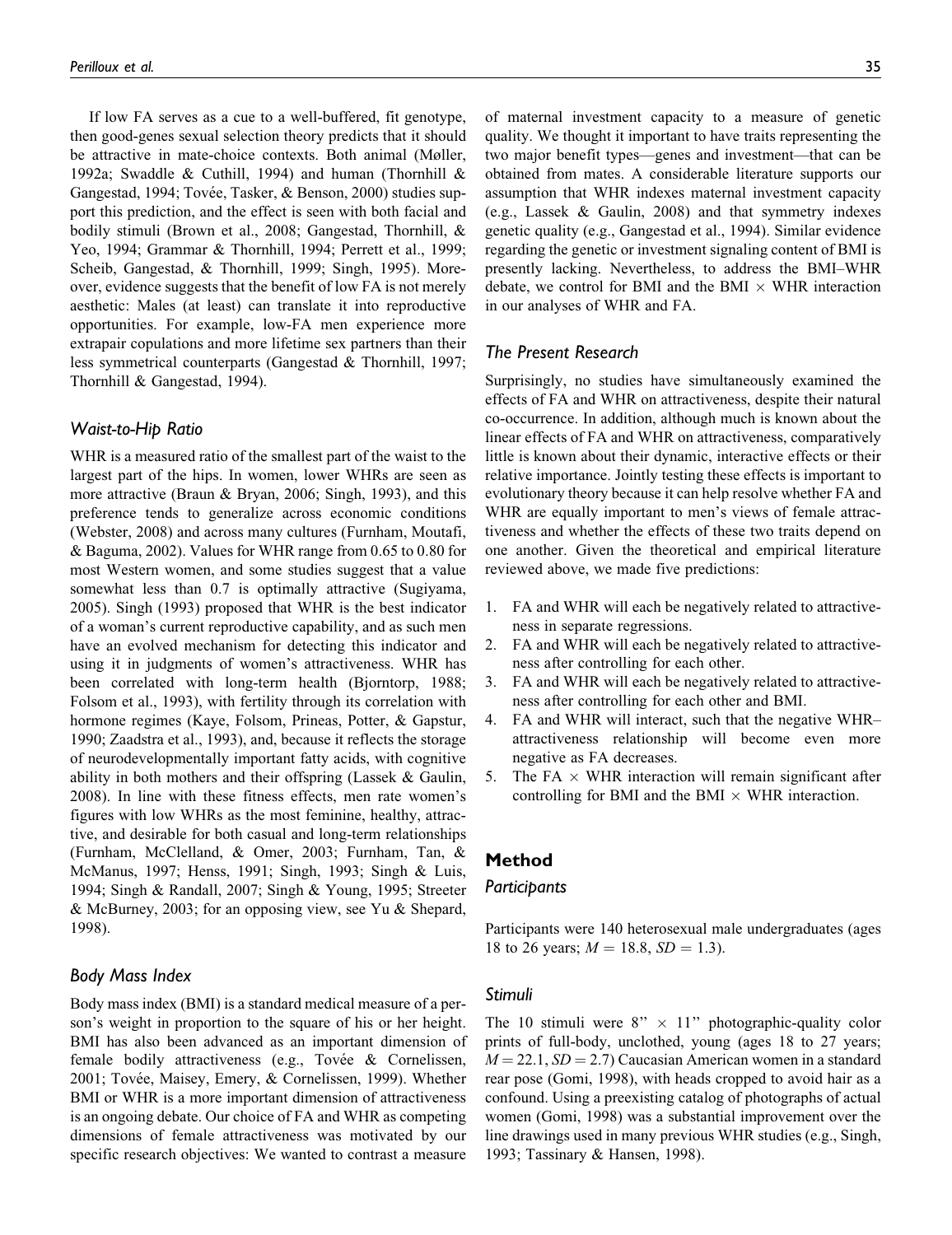

Figure 1. A reproduction of a sample stimulus overlaid here with the components of the fluctuating asymmetry (FA) index Note: The index was measured as the additive deviation of the left and right sides of seven horizontal lines measured from the vertical centerline of the image, plus the additive deviation of left and right thigh width at an eighth horizontal line, plus the additive deviation in height of two pairs of left and right vertical lines measured from a horizontal reference line to two bodily features. The formula used was FA  $=\Sigma_{\sf i}$  ((|L<sub>i</sub> – R<sub>i</sub>|) / ((L<sub>i</sub> + R<sub>i</sub>) / 2)), where L and R represent the left and right measurements of traits i, 1 through 10.

FA and WHR of stimuli were measured in pixels using Adobe Photoshop 6.0. FA was defined as the summed deviations of the left and right sides of seven horizontal lines measured from the vertical centerline of the image, plus the summed deviation of left and right thigh width at an eighth horizontal line, plus the deviations in height of two pairs of left and right vertical lines measured from a horizontal reference line to two bodily landmarks (Figure 1). The placement of the horizontal lines was anchored by the waist and hip horizontals to evenly divide the distance between the waist and hip into quarters, with additional horizontal lines evenly placed above the waist (Line 1) and below the hip (Lines 7 and 8). WHR was calculated as the length of the horizontal line across the narrowest point at the waist divided by the length of the horizontal line across the widest point at the hips. BMI was calculated using the standard metric formula based on weight and height,  $\text{kg/m}^2$ . The 10 stimulus photographs were chosen from 100 photographs (Gomi, 1998). Stimulus set inclusion was based



Figure 2. The relationship between fluctuating asymmetry (FA) and waist-to-hip ratio (WHR) among the 10 stimulus photographs selected for administration Note: These measures were not significantly correlated.

Table 1. Descriptive Statistics and Correlations for 10 Stimulus Photographs of Women

|                                                                       |      |      | Range                                                         |     | Correlations                   |                                                         |
|-----------------------------------------------------------------------|------|------|---------------------------------------------------------------|-----|--------------------------------|---------------------------------------------------------|
|                                                                       | м    | SD   | Min.                                                          | Max | FA                             | WHR                                                     |
| <b>Fluctuating asymmetry</b><br>Waist-to-hip ratio<br>Body mass index | 0.71 | 0.05 | $0.37$ $0.17$ $0.17$ $0.72$<br>0.64<br>18.62 2.06 14.69 21.85 |     | $0.78 - 16$<br>$-55^{\dagger}$ | .08 <sup>a</sup><br>$\overline{\phantom{m}}$<br>$-0.09$ |

Note: FA = Fluctuating asymmetry. WHR = Waist-to-hip ratio.

a. FA-WHR correlation among a larger sample of 63 Gomi (1998) photographs.  $\phi = .10$ .

on discordance between FA and WHR ( $r = -16$ , ns; Figure 2); however, this discordance was also present in a larger sample of 63 photographs ( $r = .08$ , ns; Table 1), suggesting that the 10 photographs we chose were largely representative of the overall Gomi (1998) sample.

# Measures and Procedure

All 140 participants ranked (1 = most attractive,  $10 =$  least *attractive*) and 118 of these participants also rated  $(1 = least$ attractive to  $7 = most attractive$ ) 10 photographs on their "attractiveness as a partner." Rankings were inverted prior to analyses (10 = most attractive, 1 = least attractive) to be in a direction consistent with the ratings. No time limit was imposed.

# Data Analysis

Participants' responses produced a hierarchical data structure, with the 10 female stimuli representing repeated measures nested within male participants. As a result, we analyzed the data using a series of multilevel models via the Hierarchical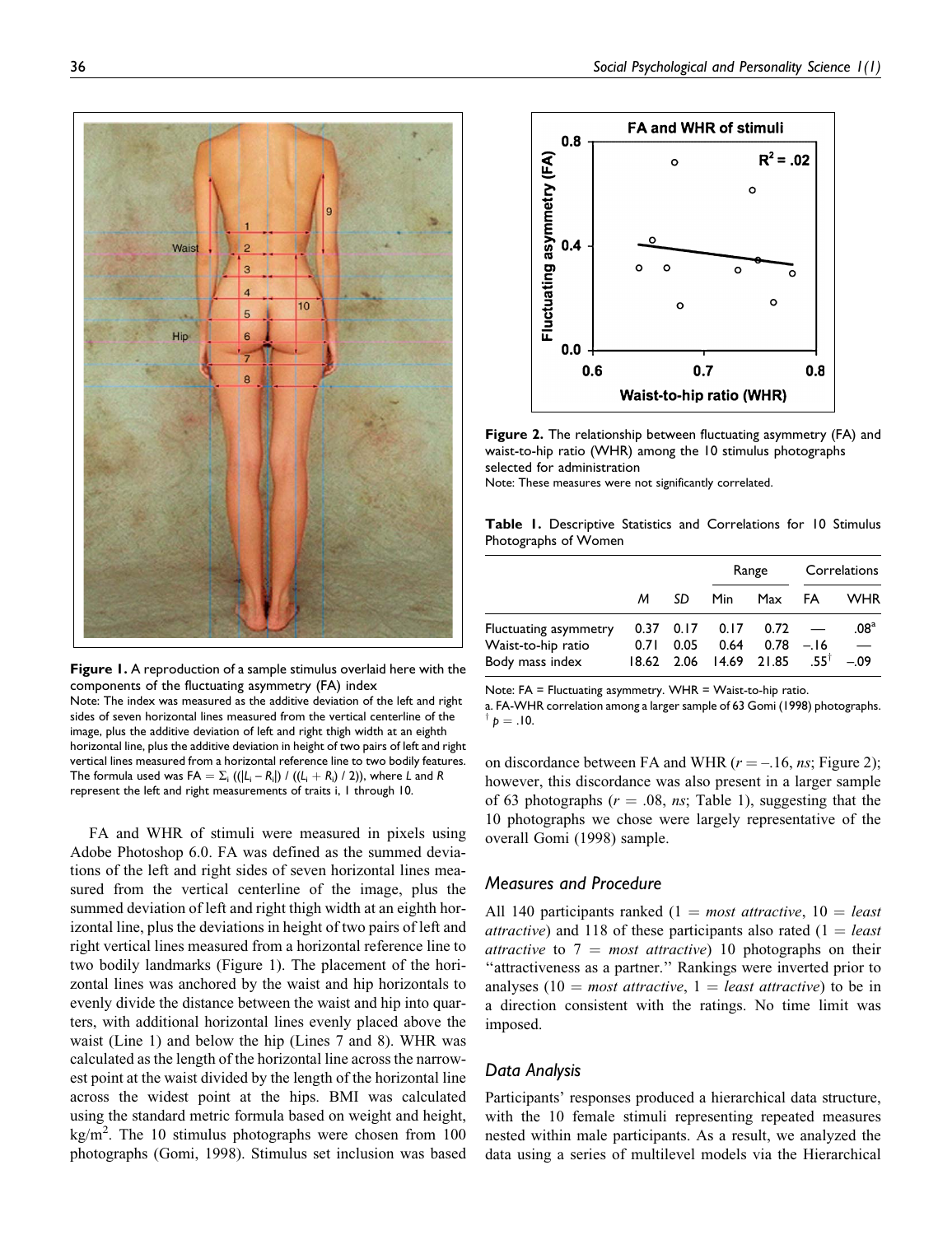Linear Modeling program (HLM 6; Raudenbush, Bryk, Cheong, & Congdon, 2004). In multilevel models, within- and between-participant variation can be modeled simultaneously at Levels 1 and 2, respectively (see Nezlek, 2001; Raudenbush & Bryk, 2002). For example, the Level 1 or within-participant model for testing FA and WHR as simultaneous predictors of attractiveness ratings was:

Attractiveness Rating<sub>ij</sub> =  $\pi_{0j} + \pi_{1j}$  (FA – Mean FA)<sub>ii</sub>  $+ \pi_{2j}(\text{WHR} - \text{Mean WHR})_{ii} + e_{ij}.$ 

In this model, Attractiveness Rating<sub>ij</sub> represents the attractiveness rating given to the stimulus woman i by male participant j. The intercept  $\pi_{0j}$  represents the mean attractiveness rating for participant  $j$  when FA and WHR are at their mean. The coefficient  $\pi_{1i}(FA - Mean FA)_{ii}$  represents the mean-centered effect (or slope) of FA on attractiveness ratings controlling for WHR for participant *j*. Similarly, the coefficient  $\pi_{2i}$ (WHR – Mean  $WHR)_{ii}$  represents the mean-centered effect (or slope) of WHR on attractiveness ratings controlling for FA for participant j. Both FA and WHR were modeled as continuous measures. The error term  $e_{ij}$  represents the Level 1 or within-participant residual variance.

In multilevel models, coefficients from one level of analysis (within participant) can be modeled at another level of analysis (between participant). For the Level 1 model described above, the corresponding Level 2 model was:

$$
\pi_{0j} = \beta_{00} + r_{0j},
$$
  

$$
\pi_{1j} = \beta_{10} + r_{1j},
$$
  

$$
\pi_{2j} = \beta_{20} + r_{2j}.
$$

In this model, the within-participant regression coefficients from Level 1 (i.e.,  $\pi_{0i}$ ,  $\pi_{1i}$ , and  $\pi_{2i}$ ) were modeled at Level 2 as a function of their respective means or intercepts (i.e.,  $\beta_{00}$ ,  $\beta_{10}$ , and  $\beta_{20}$ ). For example,  $\beta_{10}$  represents the betweenparticipant average of all participants' within-participant FA-attractiveness slopes, controlling for WHR. Similarly,  $\beta_{20}$ represents the between-participant average of all participants' within-participant WHR-attractiveness slopes, controlling for FA. The coefficients of interest here are  $\beta_{10}$  and  $\beta_{20}$ ; we want to know if each is significantly different from zero. In general linear modeling terms, this procedure is analogous to conducting a series of within-participant regressions, taking the resulting coefficients, and performing a one-sample  $t$  test on each type of coefficient to see whether they are different from zero on average. The error terms (i.e.,  $r_{0i}$ ,  $r_{1i}$ , and  $r_{2i}$ ) represent the Level 2 or between-participant residual variance.

# **Results**

#### Preliminary Analyses

Stimulus set descriptive statistics and correlations among FA, WHR, and BMI are shown in Table 1. None of these measures was significantly correlated; however, the FA–BMI correlation was substantial in magnitude ( $r = .55$ ). Men's attractiveness rankings and ratings of the 10 stimulus women were highly correlated ( $r = .96$ ) and produced similar results. All multilevel models produced normally distributed residuals and  $p$  values  $\leq$  0.01 except where noted.<sup>1</sup>

#### Fluctuating Asymmetry and Waist-to-Hip Ratio

In separate regressions, both FA and WHR were negatively related to attractiveness rankings and ratings (Prediction 1), and simultaneous regressions showed these negative effects to be independent (Prediction 2, Figure 3), even after controlling for BMI (Prediction 3, Table 2).

#### Fluctuating Asymmetry by Waist-to-Hip Ratio Interaction

A significant  $FA \times WHR$  interaction emerged for attractiveness rankings and rankings (Prediction 4, Table 2, Figure 4), such that the simple WHR-attractiveness slopes were more negative for low-FA (-1 SD) women (rankings:  $\beta_{20}$  =  $-40.61$ ,  $t(139) = -22.00$ ,  $pr = -.88$ ; ratings:  $\beta_{20} = -22.10$ ,  $t(117) = -21.83$ ,  $pr = -.90$ ) than for high-FA (+1 SD) women (rankings:  $\beta_{20} = -26.67$ ,  $t(139) = -10.80$ ,  $pr = -.68$ ; ratings:  $\beta_{20} = -12.48$ ,  $t(117) = -11.28$ ,  $pr = -.72$ ). The FA  $\times$  WHR interaction remained significant even after controlling for BMI and the BMI  $\times$  WHR interaction (Prediction 5) and actually grew stronger, suggesting a suppression effect (MacKinnon, Krull, & Lockwood, 2000). Although this last model might be slightly biased (see Yzerbyt, Muller, & Judd, 2004), it presents fewer problems than testing the full  $FA \times WHR \times BMI$ interaction model (e.g., multicollinearity), which would require eight predictors for only 10 data points per participant.

#### Discussion

Using realistic stimuli, our predictions were supported for men's rankings and ratings of women's attractiveness. FA and WHR were negatively related to women's attractiveness, both separately and when controlling for each other, which was a novel finding; this remained true even after controlling for BMI, which was also negatively related to attractiveness. FA and WHR were also dynamic, producing an interaction: The effect of WHR on attractiveness grew more negative as FA decreased.

On a theoretical level, mates offer two classes of attributes: genes and parental investment. Mate choice criteria are expected to track individual differences in the quality of one (or both) of these contributions. But the two classes of benefits can be expected to have differential impacts on offspring fitness—differential impacts that are somewhat counterintuitive.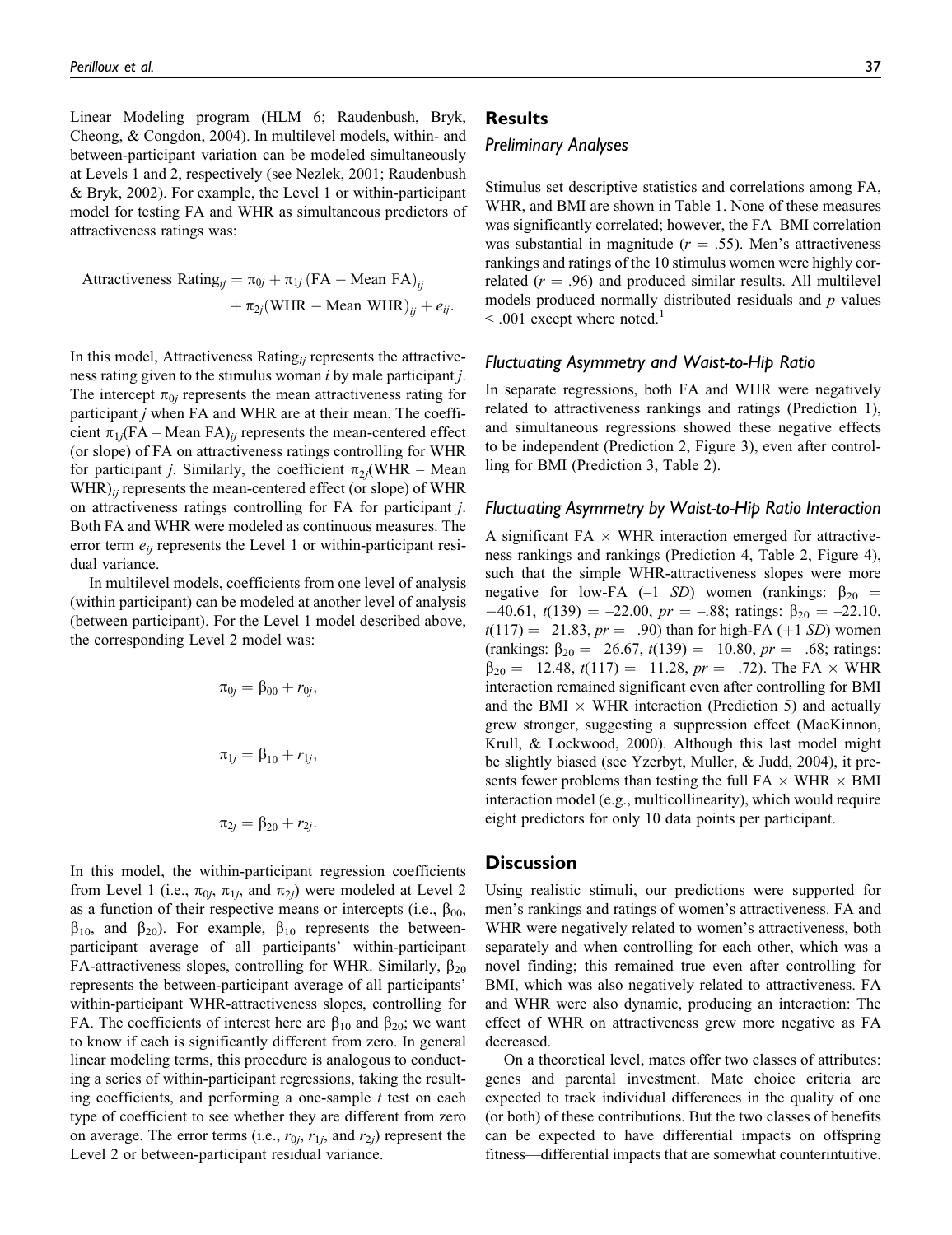

Figure 3. Spaghetti plots from 118 within-person ordinary least squares (OLS) regressions predicting men's ratings of women's attractiveness as a function of women's (a) fluctuating asymmetry (FA) controlling for waist-to-hip ratio (WHR) and (b) WHR controlling for FA

Although genes are commonly assumed to be definitively heritable, it should be remembered that, because of meiosis, each parent passes only half of his or her genes to any given offspring and that favorable parental gene combinations providing good environmental buffering will often not be transmitted as a unit. On the other hand, parental investment capacities are features of the established adult phenotype and can be assumed to affect each and every offspring in an undiluted way. For these reasons, markers of parental investment capacity are more fully indicative of a potential mate's contributions than are manifestations of his or her genetic quality.

Low FA is widely argued to reflect genetic quality via the reproductive benefits of pathogen resistance (Hamilton, 1980; Hamilton & Zuk, 1982). Our findings suggest that men value cues to pathogen resistance in women. LowWHR may signal maternal investment capacities, offering cues to fertility and stored resources to support offspring neurodevelopment (Lassek & Gaulin, 2008). The latter would be especially important in a lineage, such as our own, that experienced strong selection for brain expansion during its evolution. Thus, the high investment capacity signaled by low WHR may be comparatively more attractive than high levels of genetic quality signaled by low FA. Supporting this view, WHR consistently produced stronger effect sizes than FA on men's ratings and rankings of women's attractiveness. Regarding the BMI–WHR debate, both measures had a strong and nearly equal impact on men's ratings and rankings of women's attractiveness, with WHR explaining slightly more variance in attractiveness than BMI in nearly every model tested.

#### Limitations

Our findings are limited in at least two ways. First, the size and characteristics of our stimulus set may limit the generalizability and ecological validity of our findings. Our stimulus sample size of 10 women was relatively small. This was done in part because rating—and especially ranking—all 100 Gomi (1998) photographs would have been cognitively taxing for participants and may have caused mental fatigue. Our stimulus set of women was Caucasian and young (ages 18 to 27 years) to match our mostly Caucasian and young male participant sample (ages 18 to 26 years). As women age, their FA, WHR, and BMI typically increase, and men's mating preferences based on these characteristics may change as they age. Thus, our findings may generalize only to young, Caucasian male participants rating young, Caucasian female targets.

Second, our findings may be limited by the FA measure we developed for this study. Our FA measure was novel because FA measures in prior studies have typically been based on facial or body metrics involving ear, foot, ankle, hand, wrist, and elbow breadth (cf. Gangestad et al., 1994). Nevertheless, because FA is defined as deviations in bilateral symmetry measured differences between left and right body parts—it should be reflected not only in ear, foot, ankle, hand, wrist, and elbow breadth but also in our 10 measures of back symmetry (Figure 1). Given this fact, we felt that our adaptation of prior FA measurement methods to preexisting photos of women's nude backs was reasonable, reliable, and valid.

Although our FA measure correlated with BMI ( $r = .55$ ,  $p = .10$ , our participants seemed to respond to FA in that FA remained a significant negative predictor of attractiveness even after controlling for WHR, the FA  $\times$  WHR interaction, BMI, and the BMI  $\times$  WHR interaction. Thus, men appear to be noticing something in women uniquely associated with FA that was not accounted for by either WHR or BMI.

## Implications

Men appear to value bodily cues in women relating to both genetic quality (FA) and maternal investment capacity (WHR),

Note: Thin gray lines represent individual participants' slopes; thick black lines represent relationships for the average participant. Although OLS estimates are shown here, restricted maximum likelihood estimation was used in all multilevel models. Higher numbers indicate greater attractiveness. Both FA and WHR were modeled as continuous predictors; the full range is shown for each measure. Spaghetti plots from 140 within-person OLS regressions predicting men's rankings of women's attractiveness produced similar results.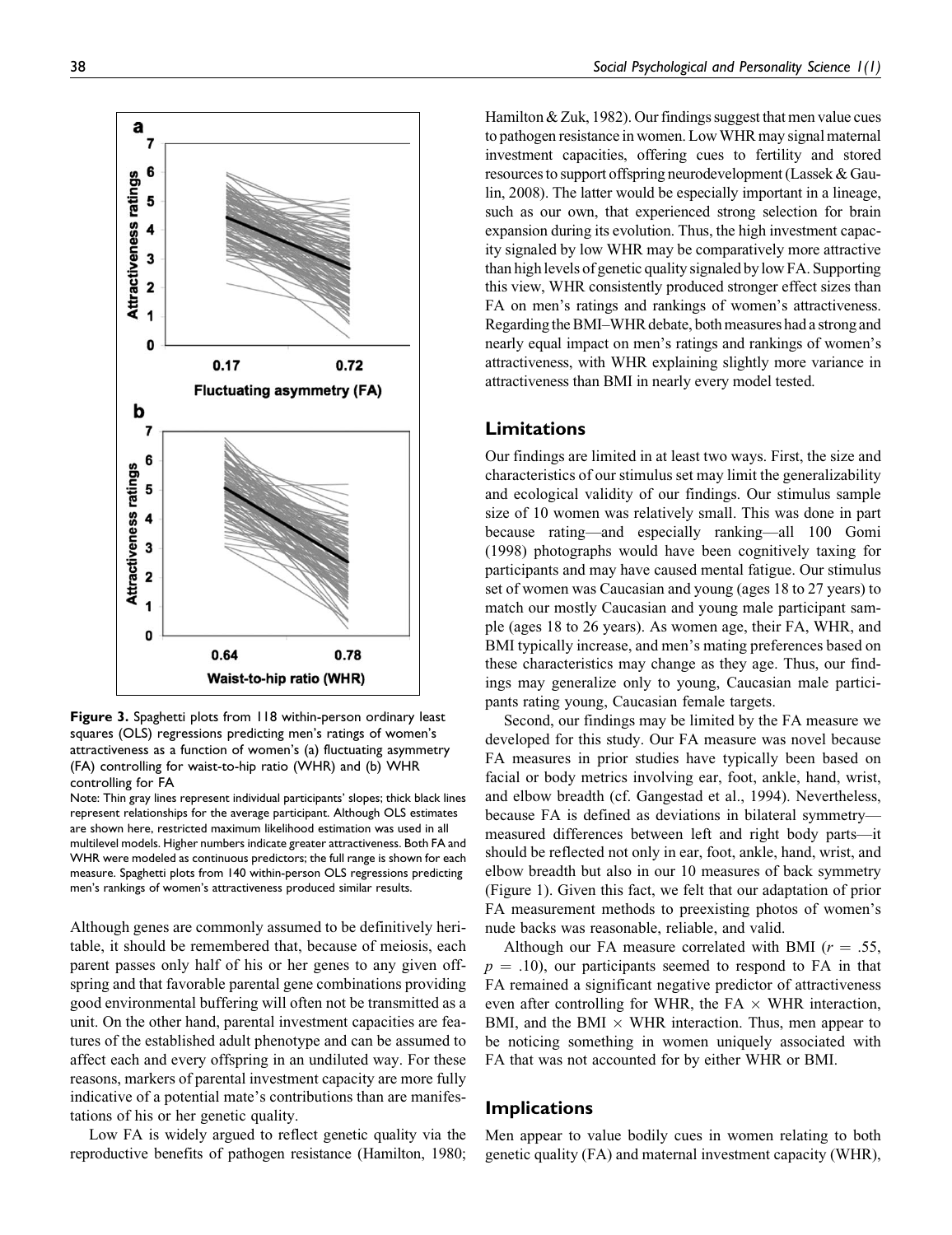| <b>Table 2.</b> Men's Rankings and Ratings of Women's Attractiveness as Functions of Women's Fluctuating Asymmetry (FA), Waist-to-Hip Ratio |  |  |
|---------------------------------------------------------------------------------------------------------------------------------------------|--|--|
| (WHR), and Body Mass Index (BMI)                                                                                                            |  |  |

|                                                        | Rankings |                       |         | Ratings  |                       |         |
|--------------------------------------------------------|----------|-----------------------|---------|----------|-----------------------|---------|
| Variable                                               | Coef.    | t                     | r or pr | Coef.    | t                     | r or pr |
| Prediction 1: Separate regressions                     |          |                       |         |          |                       |         |
| FA                                                     | $-4.92$  | $-11.06$              | $-.68$  | $-2.42$  | $-13.70^{*}$          | $-.78$  |
| <b>WHR</b>                                             | $-31.34$ | $-26.47$              | $-.91$  | $-16.39$ | $-20.93$ <sup>*</sup> | $-.89$  |
| <b>BMI</b>                                             | $-0.68$  | $-19.37$              | $-.85$  | $-0.33$  | $-21.07$ <sup>*</sup> | $-.89$  |
| Prediction 2: Simultaneous regression                  |          |                       |         |          |                       |         |
| FA                                                     | $-6.50$  | $-17.36$              | $-.83$  | $-3.24$  | $-17.91$ <sup>*</sup> | $-.86$  |
| <b>WHR</b>                                             | $-34.93$ | $-27.04$ <sup>*</sup> | $-.92$  | $-18.18$ | $-22.76$              | $-.90$  |
| Prediction 3: Simultaneous regression,                 |          |                       |         |          |                       |         |
| controlling for BMI                                    |          |                       |         |          |                       |         |
| FA                                                     | $-2.24$  | $-5.40^{\circ}$       | $-.42$  | $-1.13$  | $-5.96$               | $-.48$  |
| <b>WHR</b>                                             | $-35.13$ | $-28.67$              | $-.92$  | $-18.28$ | $-22.84$ <sup>*</sup> | $-.90$  |
| <b>BMI</b>                                             | $-0.65$  | $-20.31$              | $-.86$  | $-0.32$  | $-18.43$              | $-.86$  |
| Prediction 4: Testing the FA $\times$ WHR interaction  |          |                       |         |          |                       |         |
| FA                                                     | $-6.25$  | $-16.58$              | $-.81$  | $-3.07$  | $-17.91$ <sup>*</sup> | $-.86$  |
| <b>WHR</b>                                             | $-33.64$ | $-25.01$              | $-.90$  | $-17.29$ | $-21.62$ <sup>*</sup> | $-.89$  |
| $FA \times WHR$ interaction                            | 41.00    | 4.16 <sup>°</sup>     | .33     | 28.32    | 6.91                  | .54     |
| Prediction 5: Testing the FA $\times$ WHR interaction, |          |                       |         |          |                       |         |
| controlling for BMI and BMI $\times$ WHR               |          |                       |         |          |                       |         |
| FA                                                     | $-1.37$  | $-3.18$ <sup>t</sup>  | $-.26$  | $-0.63$  | $-3.23$ <sup>*</sup>  | $-.29$  |
| <b>WHR</b>                                             | $-32.66$ | $-25.02$              | $-.90$  | $-16.82$ | $-21.14$ <sup>*</sup> | $-.89$  |
| FA $\times$ WHR interaction                            | 71.12    | $6.92*$               | .51     | 44.66    | $8.52^{*}$            | .62     |
| <b>BMI</b>                                             | $-0.73$  | $-17.33*$             | $-.83$  | $-0.36$  | $-14.52$              | $-.80$  |
| $BMI \times WHR$ interaction                           | 0.92     | 0.88                  | .07     | 0.24     | 0.40                  | .04     |

Note:  $pr =$  partial correlation. The unit of analysis was male participant (rankings:  $N = 140$ ; ratings:  $n = 118$ ).  $\phi = .002.$   $\phi$  < .001.

with a preference for the latter. In addition, our findings suggest that men increasingly value maternal investment as genetic quality increases (an  $FA \times WHR$  interaction). Why might this be? Seeking evidence of good potential maternal investment in a future mate does little good if there is evidence that her genetic quality is poor. For example, a woman with especially high FA may be carrying genes that are suboptimal with respect to current parasite and pathogen challenges. If her high FA reflects this genetic suboptimality, then her capacity for maternal investment in (relatively low-quality) children may be moot. In other words, it is not surprising that cues to investment capacity and genetic quality interact in shaping men's judgments and that, in particular, men value cues to maternal investment capacity (low WHR) more as cues to genetic quality (low FA) increase.

Furthermore, we suspect that the  $FA \times WHR$  interaction we observed may not necessarily be unique to these features. That is, this type of interaction may generalize to other dimensions of social judgment or person perception that may be relevant to mate preferences. For example, imagine a person attempting to select a mate from a pool of mates who vary in neuroticism (emotional stability) and intelligence (cognitive ability). A dynamic interactive model might best account for possible threshold effects, especially if the attractiveness of intelligence depends on emotional stability. For example, if a target person is especially neurotic, how intelligent he or she is may not matter; however, if he or she is at least moderately emotionally stable, intelligence may play a stronger role in attraction. Thus, we feel the  $FA \times WHR$  interaction may generalize to other mate preference characteristics. Specifically, if this model were correct, one might expect to see a similar interaction for other mating cues relating to genetic quality and maternal investment capacity. We also speculate, however, that this model may generalize even to other types of social judgment involved with person perception. Further research will be needed to explore these possibilities.

On a broader theoretical level, social psychology has made great strides in understanding the interpersonal antecedents (e.g., propinquity, familiarity, similarity) and consequences (e.g., the halo effect) of physical attractiveness, whereas evolutionary psychology asks why particular traits have positive or negative effects on attractiveness (e.g., ''What fitness benefit might result from attending to a trait?''). In this sense, social and evolutionary psychology can be thought of as presenting complementary explanations of human attractiveness. The present findings advance social psychological theory on human attractiveness in at least two ways.

First, our results suggest that men attend to women's FA and WHR when evaluating their attractiveness. The effects of FA and WHR operate in a way that is consistent with the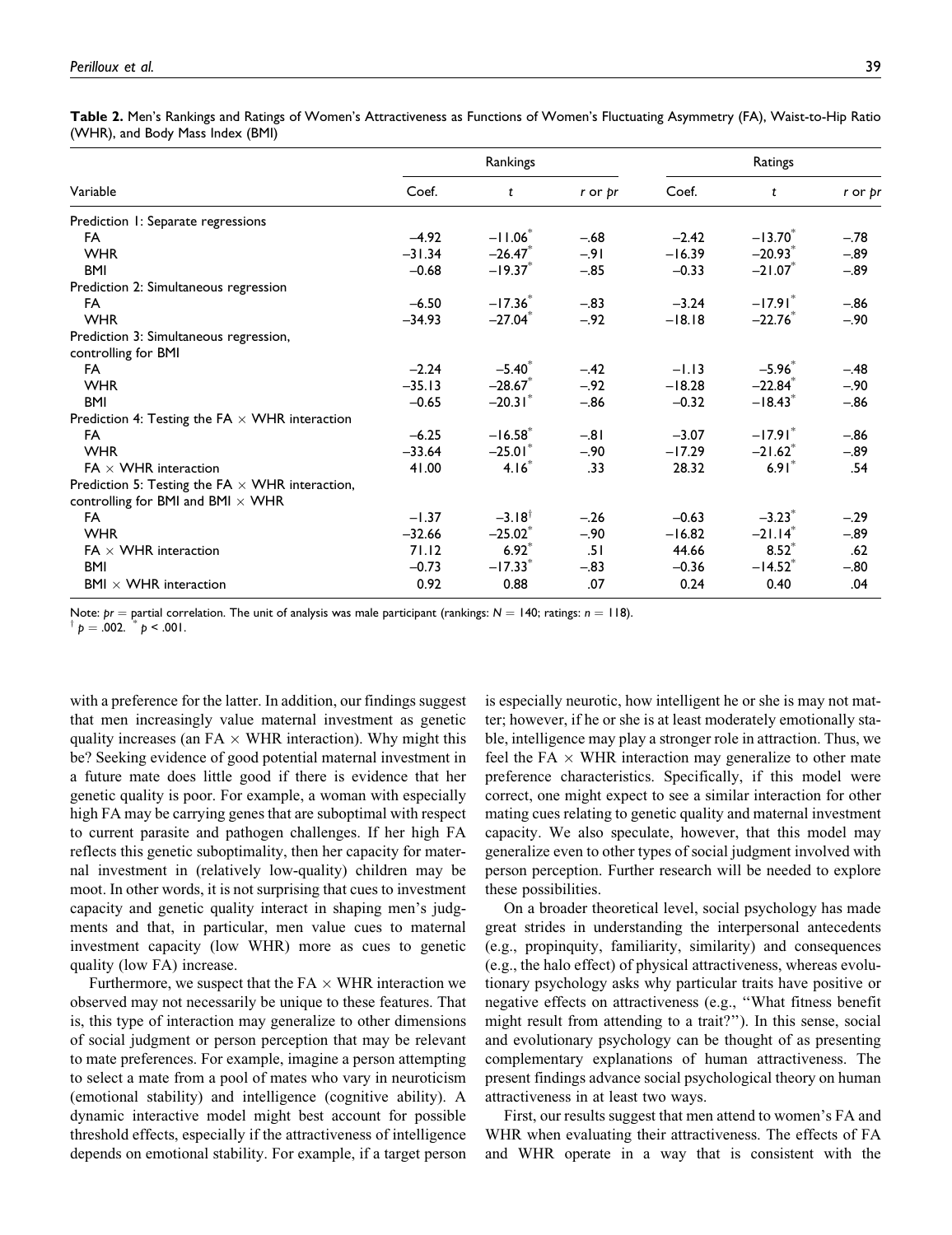

**Figure 4.** The fluctuating asymmetry (FA)  $\times$  waist-to-hip ratio (WHR) interaction for men's (a) rankings and (b) ratings of women's attractiveness

Note: Higher numbers indicate greater attractiveness. Both FA and WHR were modeled as continuous predictors; the terms low and high correspond to  $\pm 1$ SD from the mean of their respective measures.

information they carry and its likely effects on offspring quality. Future research could strive to examine FA and WHR in concert with contextual and interpersonal variables relevant to attraction (e.g., propinquity, familiarity, similarity). We predict that such social variables will at least partially mediate the direct FA–attractiveness and WHR–attractiveness relationships.

Second, our findings suggest that social psychological theories of interpersonal attraction may need to be expanded to integrate some of the adaptive, biological cues that underlie what we label as *attractive*. Accumulating evidence suggests that humans possess several evolved mate-evaluation algorithms that function to track the abilities to conceive, produce, and nurture viable offspring and that the judgments that these algorithms generate are key aspects of interpersonal attraction. Of course, for these arguments to be correct, such judgments do not have to be conscious or even cognitively penetrable. It is hoped that the present study will help to foster an integrated evolutionary social psychology of human physical attraction.

#### **Note**

1. Supplementary analyses, in which the 10 female targets were the unit of analysis instead of the 140 male participants, are available from the corresponding author and at http://tinyurl.com/faxwhr. These statistics were consistent with our main findings, suggesting that our results may generalize to female targets in addition to male raters.

#### Authors' Note

This research, based on Helen Perilloux's doctoral dissertation, was presented in posters at the 16th and 17th annual meetings of the Human Behavior and Evolution Society in Berlin, Germany (July 2004), and Austin, Texas (June 2005).

#### Acknowledgments

The authors thank Randy Thornhill for providing body mass index data for the stimulus photographs.

#### Declaration of Conflict of Interest

The authors declared that they had no conflicts of interests with respect to their authorship or the publication of this article.

#### Financial Disclosure/Funding

The authors declared that they received no financial support for their research and/or authorship of this article.

#### **References**

- Andersson, M. (1994). Sexual selection. Princeton, NJ: Princeton University Press.
- Bjorntorp, P. (1988). The associations between obesity, adipose tissue distribution, and disease. Acta Medica Scandinavica, 723(Suppl.), 121-134.
- Braun, M., & Bryan, A. (2006). Female waist-to-hip and male waistto-shoulder ratios as determinants of romantic partner desirability. Journal of Social and Personal Relationships, 23, 805-819.
- Brown, W. M., Price, M. E., Kang, J., Pound, N., Zhao, Y., & Yu, H. (2008). Fluctuating asymmetry and preferences for sex-typical bodily characteristics. Proceeding of the National Academy of Sciences of the United States of America, 105, 12938-12943.
- Folsom, A. R., Kaye, S. A., Sellers, T. A., Hong, C. P., Cerhan, J. R., Potter, J. D., et al. (1993). Body fat distribution and 5-year risk of death in older women. Journal of the American Medical Association, 269, 483-487.
- Furnham, A., McClelland, A., & Omer, L. (2003). A cross-cultural comparison of ratings of perceived fecundity and sexual attractiveness as a function of body weight and waist-to-hip ratio. Psychology, Health, and Medicine, 8, 219-230.
- Furnham, A., Moutafi, J., & Baguma, P. (2002). A cross-cultural study on the role of weight and waist-to-hip ratio on female attractiveness. Personality and Individual Differences, 32, 729-745.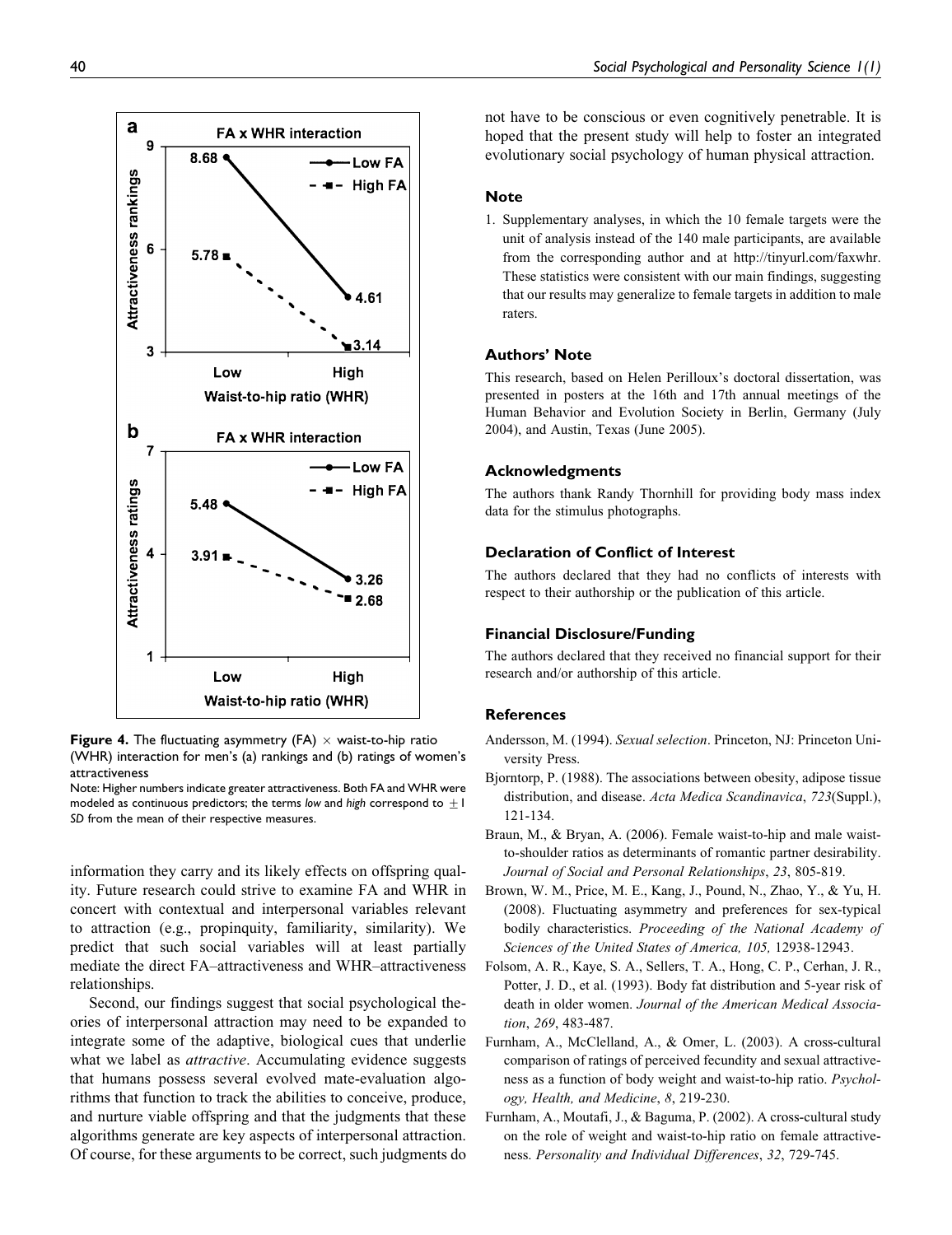- Furnham, A., Tan, T., & McManus, C. (1997). Waist-to-hip ratio and preferences for body shape: A replication and extension. Personality and Individual Differences, 22, 539-549.
- Gangestad, S. W., & Thornhill, R. (1997). The evolutionary psychology of extra-pair sex: The role of fluctuating asymmetry. Evolution and Human Behavior, 18, 69-88.
- Gangestad, S. W., Thornhill, R., & Yeo, R. A. (1994). Facial attractiveness, developmental stability, and fluctuating asymmetry. Ethology and Sociobiology, 15, 73-85.
- Gomi, A. (1998). Americans 1.0, Los Angeles 1994 [CD-ROM]. Bunkasha, Japan: Digitalogue.
- Grammar, K., & Thornhill, R. (1994). Human (Homo sapiens) facial attractiveness and sexual selection: The role of symmetry and averageness. Journal of Comparative Psychology, 108, 233-242.
- Hamilton, W. D. (1980). Sex versus non-sex versus parasite. Oikos, 35, 282-290.
- Hamilton, W. D., & Zuk, M. (1982). Heritable true fitness and bright birds: A role for parasites. Science, 218, 384-387.
- Henss, R. (1991). Perceiving age and attractiveness in facial photographs. Journal of Applied Social Psychology, 21, 933-946.
- Kaye, S. A., Folsom, A. R., Prineas, R. J., Potter, J. D., & Gapstur, S. M. (1990). The association of body fat distribution with lifestyle and reproductive factors in a population study of postmenopausal women. International Journal of Obesity, 14, 583-591.
- Kowner, R. (2001). Psychological perspective on human developmental stability and fluctuating asymmetry: Sources, applications and implications. British Journal of Psychology, 92, 447-469.
- Langlois, J. H., & Roggman, L. A. (1990). Attractive faces are only average. Psychological Science, 1, 115-121.
- Lassek, W. D., & Gaulin, S. J. C. (2008). Waist-hip ratio and cognitive ability: Is gluteofemoral fat a privileged store of neurodevelopmental resources? Evolution and Human Behavior, 29, 26-34.
- MacKinnon, D. P., Krull, J. L., & Lockwood, C. M. (2000). Equivalence of the mediation, confounding and suppression effect. Prevention Science, 1, 173-181.
- Manning, J. T., Scutt, D., Whitehouse, G. H., & Leinster, S. (1997). Breast asymmetry and phenotypic quality in women. Evolution and Human Behavior, 18, 1-13.
- Martin, S. M., Manning, J. T., & Dowrick, C. F. (1999). Fluctuating asymmetry, relative digit length, and depression in men. Evolution and Human Behavior, 20, 203-214.
- Milne, B. J., Belsky, J., Poulton, R., Thomson, W. M., Caspi, A., & Kieser, J. (2003). Fluctuating asymmetry and physical health among young adults. Evolution and Human Behavior, 24, 53-63.
- Møller, A. P. (1992a). Female swallow preference for symmetrical male sexual ornaments. Nature, 357, 238-240.
- Møller, A. P. (1992b). Parasites differentially increase the degree of fluctuating asymmetry in secondary sexual characteristics. Journal of Evolutionary Biology, 5, 691-699.
- Møller, A. P. (1997). Developmental stability and fitness: A review. American Naturalist, 149, 916-932.
- Møller, A. P. (1999). Asymmetry as a predictor of growth, fecundity, and survival. Ecology Letters, 2, 149-156.
- Møller, A. P., & Swaddle, J. P. (1997). Asymmetry, developmental stability, and evolution. New York: Oxford University Press.
- Møller, A. P., & Thornhill, R. (1997). A meta-analysis of the heritability of developmental stability. Journal of Evolutionary Biology, 10, 1-16.
- Nezlek, J. B. (2001). Multilevel random coefficient analyses of event and interval contingent data in social and personality psychology research. Personality and Social Psychology Bulletin, 27, 771-785.
- Perrett, D. I., Burt, D. M., Penton-Voak, I. S., Lee, K. J., Rowland, D. A., & Edwards, R. (1999). Symmetry and human facial attractiveness. Evolution and Human Behavior, 20, 295-307.
- Qazi, R., Wilson, G. D., & Abrahams, S. (2004). Developmental instability is associated with neurocognitive performance in heterosexual and homosexual men, but not in women. Behavioral Neuroscience, 118, 243-247.
- Raudenbush, S. W., & Bryk, A. S. (2002). Hierarchical linear models: Applications and data analysis methods. (2nd ed.). Thousand Oaks, CA: Sage.
- Raudenbush, S. W., Bryk, A. S., Cheong, Y. F., & Congdon, R. T., Jr. (2004). HLM 6: Hierarchical linear and nonlinear modeling. Lincolnwood, IL: Scientific Software International.
- Rhodes, G. (2006). The evolutionary psychology of facial beauty. Annual Review of Psychology, 57, 199-236.
- Scheib, J. E., Gangestad, S. W., & Thornhill, R. (1999). Facial attractiveness, symmetry, and cues of good genes. Proceedings of the Royal Society of London B, 266, 1913-1917.
- Scutt, D., Manning, J., Whitehouse, G., Leinster, S., & Massey, C. (1997). The relationship between breast asymmetry, breast size and the occurrence of breast cancer. British Journal of Radiology, 70, 1017-1021.
- Singh, D. (1993). Adaptive significance of female physical attractiveness: Role of waist-to-hip ratio. Journal of Personality and Social Psychology, 65, 293-307.
- Singh, D. (1995). Female health, attractiveness, and desirability for relationship: Role of breast asymmetry and waist-to-hip ratio. Ethology and Sociobiology, 16, 465-481.
- Singh, D., & Luis, S. (1994). Ethnic and gender consensus for the effect of WHR on judgment of women's attractiveness. Human Nature, 6, 51-65.
- Singh, D., & Randall, P. K. (2007). Beauty is in the eye of the plastic surgeon: Waist-hip ratio (WHR) and women's attractiveness. Personality and Individual Differences, 43, 483-507.
- Singh, D., & Young, R. (1995). Body weight, WHR, breasts and hips: Role in judgments of female attractiveness and desirability for relationships. Ethology and Sociobiology, 16, 483-507.
- Streeter, S. A., & McBurney, D. H. (2003). Waist-hip ratio and attractiveness: New evidence and a critique of ''a critical test.'' Evolution and Human Behavior, 24, 88-98.
- Sugiyama, L. S. (2005). Physical attractiveness in adaptationist perspective. In D. M. Buss (Ed.), The handbook of evolutionary psychology (pp. 292-343). Hoboken, NJ: John Wiley.
- Swaddle, J. P., & Cuthill, I. C. (1994). Preference for symmetric males by female zebra finches. Nature, 367, 165-166.
- Symons, D. (1995). Beauty is in the adaptations of the beholder. In P. R. Abramson & S. D. Pinkerson (Eds.), Sexual nature, sexual culture (pp. 80-118). Chicago: University of Chicago Press.
- Tassinary, L. G., & Hansen, K. A. (1998). A critical test of the waistto-hip-ratio hypothesis of female physical attractiveness. Psychological Science, 9, 150-155.